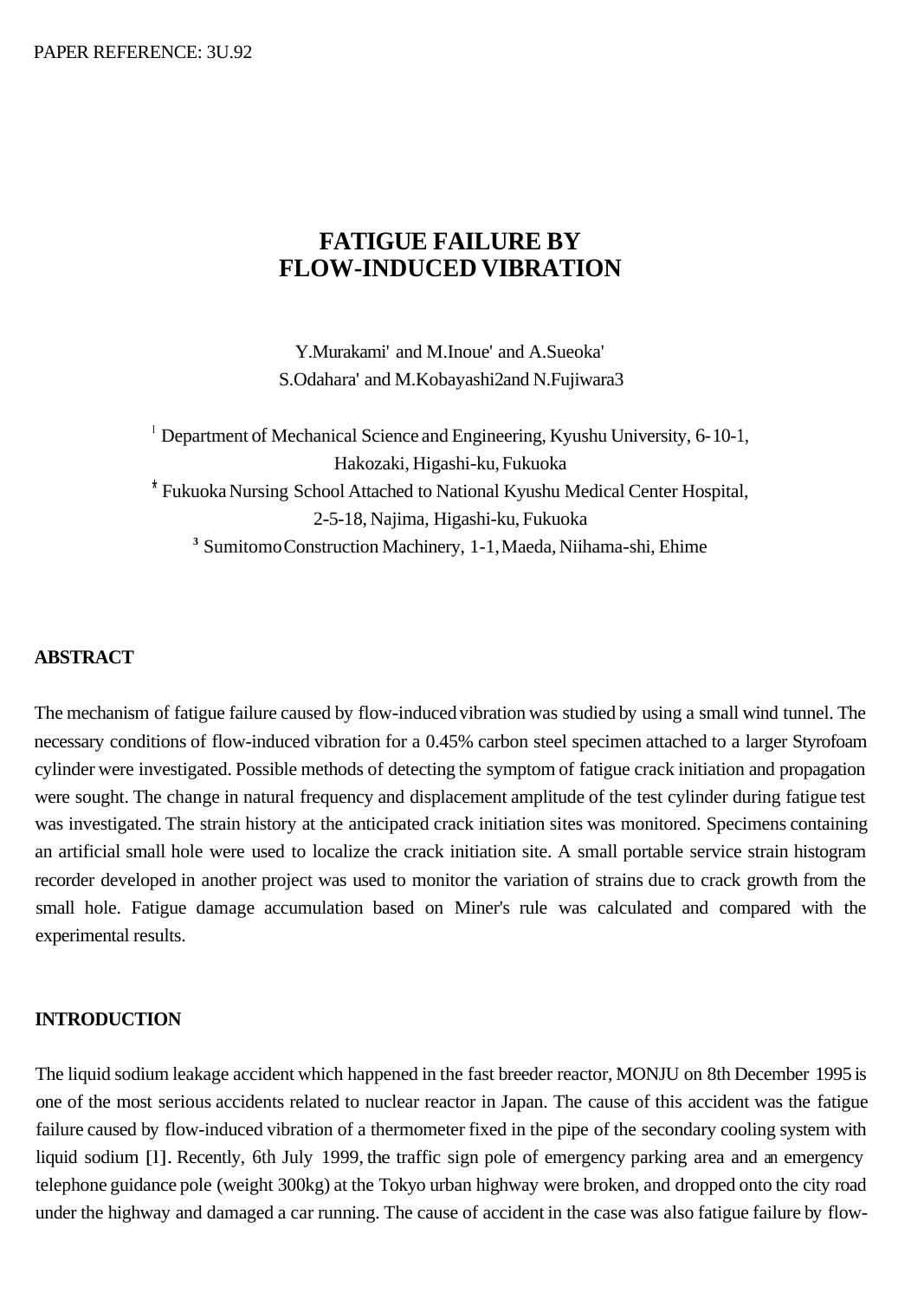induced vibration of a traffic sign pole in strong wind [2]. Several examples of fatigue failure by flow-induced vibration have been reported in the past [3-51. According to the authors' survey, there is no research paper reporting the mechanism of fatigue failure by laboratory flow-induced tests. The aim of this study is to clarify the mechanism of fatigue failure by flow-induced vibration. First, the conditions for exciting flow-induced vibration were analyzed. **A** small wind tunnel for fatigue failure by flow-induced vibration was produced. In order to detect fatigue crack in the early stage of test, we paid particular attention to three parameters: (l) variation of natural frequency, (2) variation of displacement amplitude of the specimen system, (3) variation of strain histogram at the anticipated crack initiation site. *An* artificial small hole was introduced to the specimens so that monitoring crack growth behavior became easy. A small portable service strain histogram recorder (Mini Rainflow Corder, MRC [6,7]) developed in another project was used to monitor the relationship between crack growth and the variation of strain frequency near the artificial small hole. Natural frequency was determined from the data of MRC. The displacement amplitude of test cylinder was measured from the picture taken by video camera. The strain histogram was acquired directly by the MRC. Fatigue life was predicted based on Miner's rule **[S]** by using the data at the early stage of test.

#### **MATERIAL AND TEST PROCEDURE**

The material used was 0.45C steel turned after annealing at 844°C for lhr. The chemical composition was (wt. %) 0.47C, 0.21Si, 0.82Mn, O.OlSP, O.O18S, O.OlCu, 0.01 8Ni and 0.064Cr. The mechanical properties were 620MPa tensile strength, 339MPa lower yield strength, 1105MPa true fracture strength and **53.8%** reduction of area. Figure l(a) shows the shape and dimensions of the specimen which contains a drilled small hole of 200  $\mu$  m diameter and depth at the minimum cross section. Specimens were then annealed in a vacuum at 600°C for lhr to relieve residual stress caused by drilling. The Vickers hardness after vacuum annealing was HP178 which is a mean value of each specimen measured at 4 points with load of 0.98N. The scatter in *HV* was within 5%. Figure l(b) shows the configuration of the wind tunnel made in this study. The suction fan was equipped with a lattice net attached at the entry of a fan in order to reduce swirl velocity and to obtain a uniform flow around the test cylinder. The test cylinder consists of a core cylinder of S45C steel partially covered with a Styrofoam cylinder and polyurethane, a specimen and a base. The wind velocity in the wind tunnel can be controlled in the range from *Om/s* to 12m/s. The measurements were made at every 30 min from start to specimen failure. Strain histogram history was measured by MRC based on the rainflow algorithm for last 5 min in an every 30 min measurement block. Vibration behavior of the test cylinder was recorded for lmin by video camera from the top of the wind tunnel. After stopping the fan at every 30 min, crack length was measured by the replica method. This procedure was repeated until final failure of specimen.



**Figure 1:** Shape and dimensions of specimen and Experimental equipment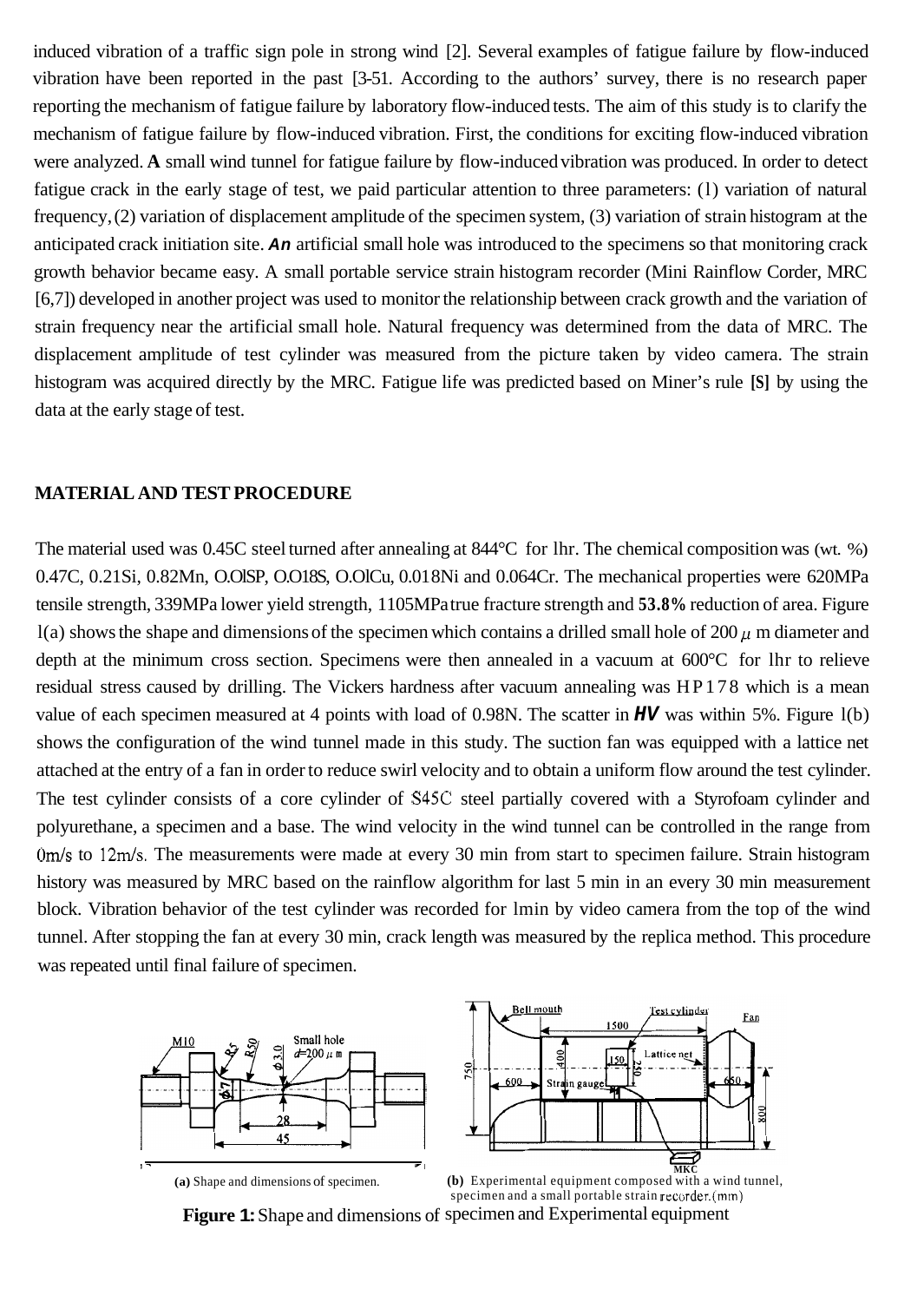The Strouhal number, S, controls the condition of flow-induced vibration. Figure 2 shows *S* must be in the specific ranges to obtain flow-induced vibration [9]. *S* is defined by

$$
S = f_s D/U \tag{1}
$$

,where *f,* is von Karman vortex shedding frequency in **Hz,** D the diameter of test cylinder in m, *U* free flow velocity in *m/s*. In the case of the MONJU accident,  $f_n=265\text{Hz}$ ,  $D=0.01\text{m}$ ,  $U=5.0\text{m/s}$  and  $S=0.53$  which corresponds to the domain No.3 of Fig.2 [10]. Therefore, symmetric vortices shed from both sides of the thermometer sheath, and the thermometer sheath vibrated parallel to flow direction [10]. The lift force acting on test cylinder per unit length is expressed by

$$
F = \mathbf{p} U^2 D C_l / 2 \tag{2}
$$

where  $p$  is fluid density in kg/m<sup>3</sup>, and C, lift coefficient. From the viewpoint of fatigue crack observation, air was used **as** fluid for wind tunnel. The density of air is approximately 111000 of water. Although the condition of  $U=5.0$ m/s and  $S=0.37$  corresponds to the domain of No.2 of Fig.2, fatigue crack is not expected to initiate due to small lift force calculated by Eqn.2. Thus, the condition of the domain No.1 in which large amplitude can be obtained **was** adopted. On the other hand, von Karman vortex shedding frequency must agree with natural frequency of test cylinder. In this study S0.17 was adopted to obtain the largest amplitude of cylinder in the domain No. 1. The condition leading fatigue failure for short time was found by preliminary tests in which several shapes and dimensions of test cylinders and specimens, and free flow velocity were examined. Thus, the test condition was finally determined as  $f_s = f_n = 10.8$  Hz, D=0.15m and U=9.7m/s.



Figure 2 : The relationship between S (Strouhal number) and amplitude(Blevins<sup>(9)</sup>). ① is the domain of the vibration transverse to flow<br>direction. ② and ③ are the domain of the vibration parallel to flow direction. Vortex



**Figure 3** : Crack at small hole after  $N=1.3 \times 10^6$  cycles. Crack length  $I=723 \mu$  m.

The portable strain histogram recorder, MRC, was used for data acquisition of strain history. Figure 3 shows crack propagation almost perpendicular to the axis of specimen. Strain gauge No.1 was attached to the site where the variation of strain history due to crack initiation and propagation were expected. [Figure 4](#page-3-0) shows the positions of strain gauges No.1 and No.3 in relation with the small hole. The distance from the center of the small hole to Strain gauge No. 1 was  $1660\mu$  m. Strain gauge No.3 was attached at the opposite side of specimen with respect to the small hole. MRC counts strain frequency by the Rainflow counting algorithm. The maximum strain range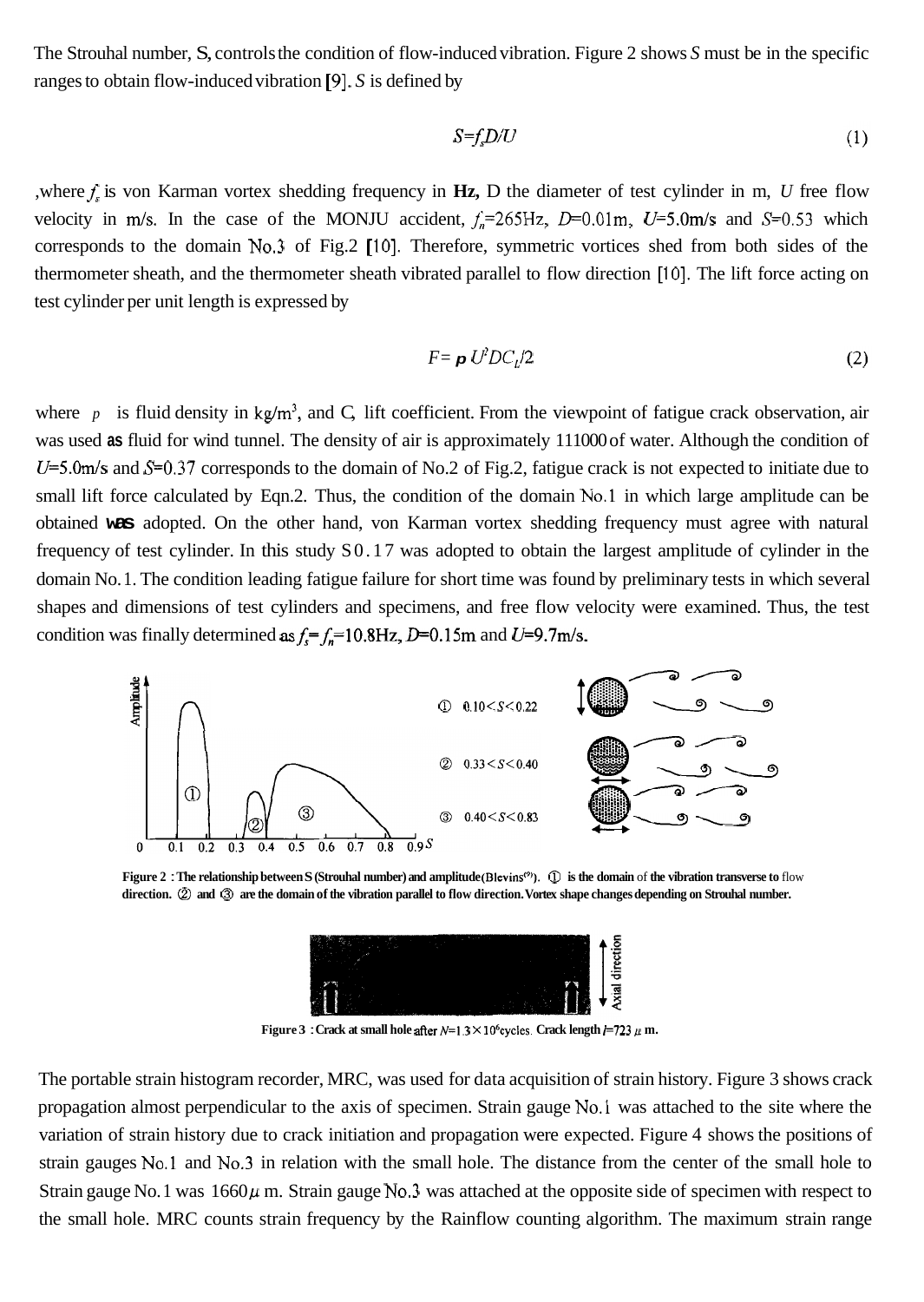<span id="page-3-0"></span>which can be measured by MRC is 7000 x 10" and the total range is divided into 256 levels based on a rainflow algorithm. The acquired data were analyzed by a personal computer.



**Figure 4** : **Strain** gauge positions with respect to the location of the small hole  $(\mu \text{ m})$ . (a) Strain gauge No. 1 viewed from horizontal direction. (b) Strain gauge No. 3 at the opposite side to the small hole.

### **RESULT AND DISCUSSION**

#### *Trace of the vibration of test cylinder*

Vibration behaviour of test cylinder **was** recorded by video camera from the top of the wind tunnel. **A** mark was put at the top of the test cylinder. Figure 5(a) illustrates the observation method. Figure 5(b) and (c) shows the observed trace of the mark at the beginning of the test and after 1260 min. The vibration behaviour is extremely irregular. Figure 5(b) shows the vibration behaviour after the first **30** min interval when no crack exists. The direction of vibration is almost perpendicular to flow direction. The variation behaviour of test cylinder approximately belongs to the condition of Fig.2. Figure 5(c) shows the vibration behaviour after 1260 min testing when the crack has length  $l=1110 \mu$  m. There is no apparent difference between the amplitude and vibration direction of Fig.5(b) and (c). It follows that the amplitude of cylinder hardly changes until crack grows to 1mm and it is very difficult to predict the symptom of fatigue failure by vibration amplitude.



(a) Observation mark at the top of test cylinder **(b)** The first **30** min (c) After **1260** min, crack length  $l=1110$   $\mu$  m **Figure 5** : Trace **of** the mark during the last lmin at the measurement interval, **30** min. **(b)** After first 30 min interval with **no** crack, (c) After **1260** min test intervals with crack. Crack length  $l=1110 \mu$  m.

#### *Variation of natural frequency*

Variation of natural frequency with crack growth may be thought to capture the symptom of fatigue failure by flow-induced vibration. Natural frequency is defined from strain frequency for 5 min measurement by MRC at strain gauge No.3. Number of cycles N is defined by those of reversals based on the Rainflow algorithm [11,121 and **as** twice **as** ordinary counts. Thus the natural frequency  $f_n$  (Hz) is defined by

$$
ST' = \frac{Strain \; frequency \; measured \; at \; strain \; gauge \; No.3 \; for \; 5 \; min \; / \; 2}{5 \times 60 \; sec}
$$
 (3)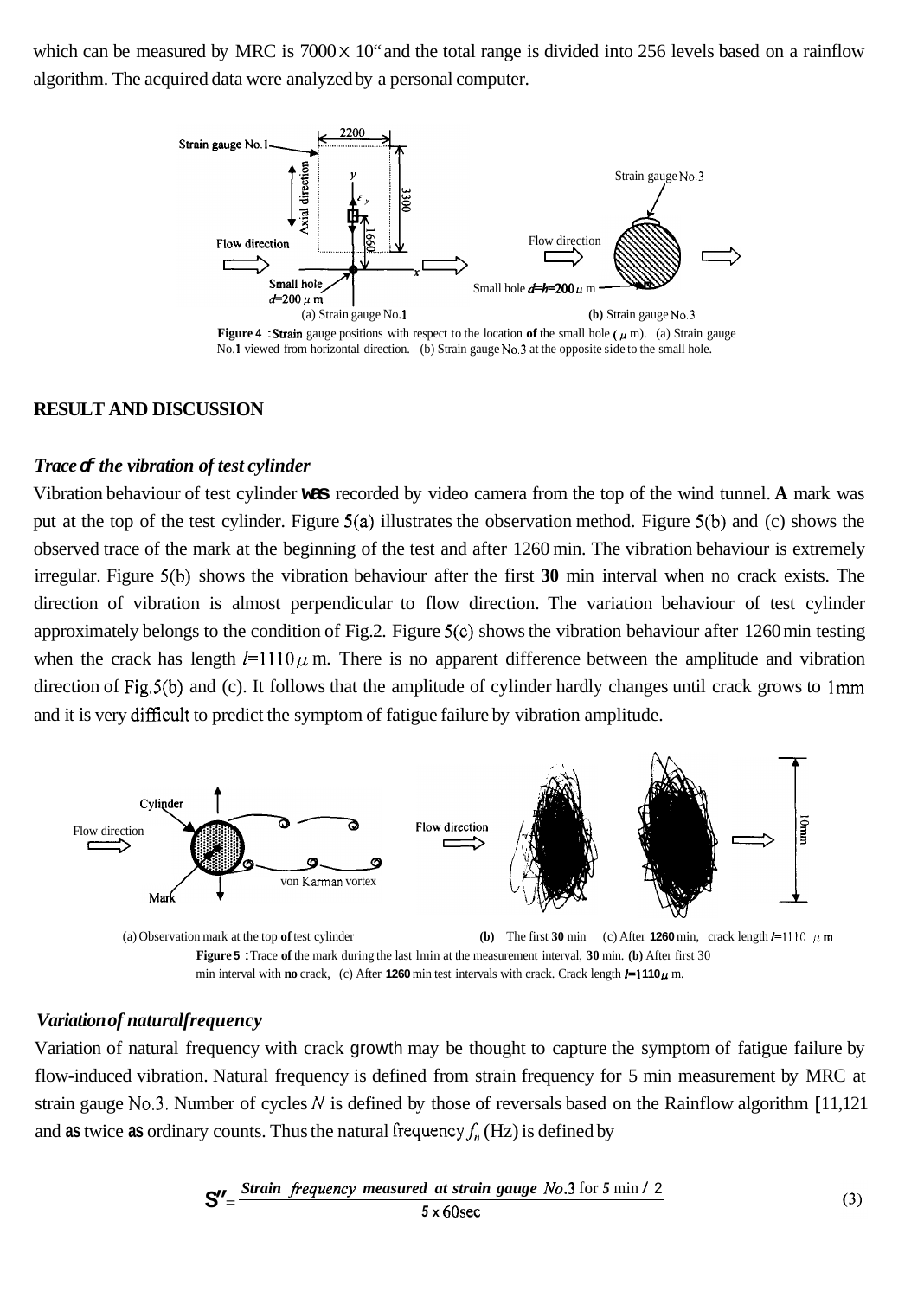Figure 6 shows the relationship between variation of natural frequencyf,  $(Hz)$  and crack length *l* ( $\mu$  m). The crack initiated at the edge of the hole at  $N_c=3.5 \times 10^5$  cycles and the specimen failed at  $N_c=2.3 \times 10^6$  cycles. However, natural frequency hardly varied almost until final fracture. Particularly, the lack of change of natural frequency at crack length lmm, demonstrates the difficulty of predicting the beginning of fatigue failure at an early stage of the test [1,13,14].



**Figure 6 :Variation of natural frequency** and **crack growth.** *f,* : **Natural frequency.** *l* : **Crack length.**   $N_c$ : **Cycles to crack initiation,**  $N_f$ **: Cycles to failure.** 

# $Strain frequency\ distribution$

Variation of strain frequency distribution **was** investigated to capture a symptom of fatigue failure when the crack size was small (less than lmm). Figure 7(a) and (b) shows the strain frequency distributions measured by MRC. In these histogram, the abscissa is strain  $\epsilon$ , the ordinate is strain frequency  $n$  for 5 min measurement. Figure 7(a) shows strain frequency distribution measured at strain gauge No.3. This strain gauge was attached at the opposite side of specimen with respect to the small hole (Fig.4(b)). In this histogram the strain frequency distribution hardly



(b) Variation of the histogram at Strain gauge No. 1 with crack length (c) (c) **Figure 7 : Histogram of strain frequency for 5 min measurement at various crack length. (a) Measurement at strain gauge No.1, (b) Measurement at strain gauge No.3. (c) Variation of the mean value** of **strain range with crack growth at strain gauges** No. **1 and No.3 (see Fig**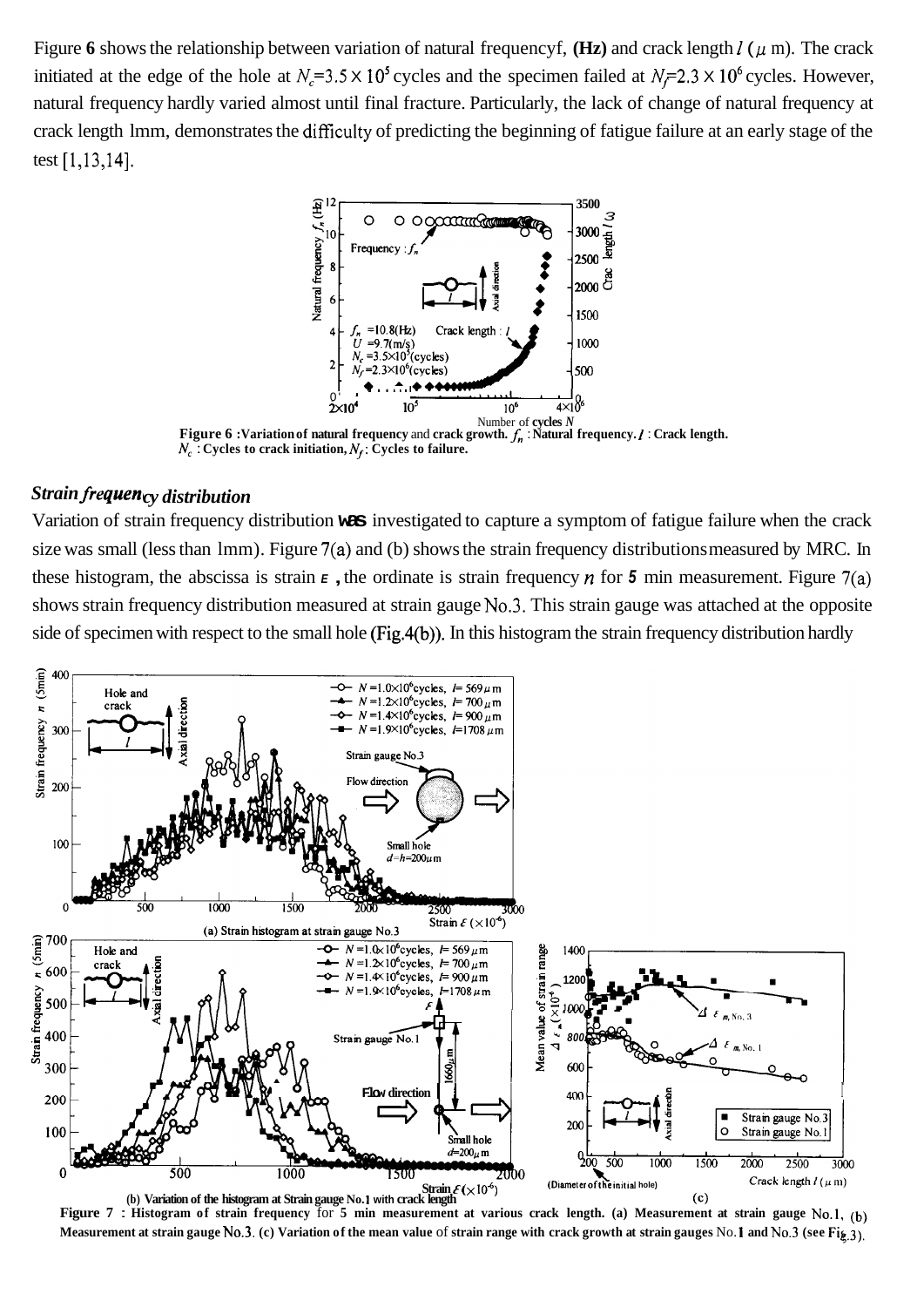varied with crack growth. On the other hand, Fig.7(b) shows the *peak* of strain frequency distributions at strain gauge No.1 (Fig.4(a)) shifted to the smaller value of abscissa with crack growth. It follows that the strain at strain gauge No, 1 decreased with crack growth.

For more clear detection of crack growth, a quantitative expression of variation of strain frequency distribution was attempted in relation with Fig.7(b). From strain frequency distribution of Fig.7(a) and (b), the parameter as the mean value of strain range  $\Delta$  *E*<sub>m</sub> was defined by

$$
\Delta \varepsilon_m = \sum_{i=1}^{256} \frac{\varepsilon_i n_i}{N_{\text{5min}}} \tag{4}
$$

 $(6)$ 

where  $E_i$  is individual strain level made by dividing  $7000 \times 10^4$  into 256 levels, *n*, strain frequency (reversals) and  $N_{\text{5min}}$  total frequency (reversals) for 5 min measurement. Figure 7(c) shows that  $\Delta E_{mN_{0,3}}$  calculated with strain frequency distribution at strain gauge No.3 is kept almost constant with crack growth. However,  $\Delta E_{mN_0}$ , at strain gauge No. 1 shows decrease of  $100 \times 10^{-6}$  as crack grows from  $700 \mu$  m to  $900 \mu$  m. Thus, the symptom of fatigue crack growth and fatigue failure can be captured and identified by the variation of strain near crack initiation site.

#### *Analysis of strain jield near crack*

Natural frequency and displacement amplitude of the test cylinder hardly varied until final fracture. However the strain frequency distribution near the small hole shifted to smaller value approximately at crack length lmm. Therefore, the change of strain field at strain gauge No. 1 with crack growth **was** analyzed. Crack growth direction was assumed to be perpendicular to the specimen axis. Figure 8(a) shows the 2D crack model for approximation. Stresses at the strain gauge are calculated by [15]

$$
\sigma_x = \sigma_y^* \left[ \frac{r}{\sqrt{r_1 r_2}} \left\{ \cos \left( \theta - \frac{\theta_1 + \theta_2}{2} \right) - \frac{a^2}{r_1 r_2} \sin \theta \sin \frac{3}{2} (\theta_1 + \theta_2) \right\} - 1 \right], \quad \sigma_y = \frac{\sigma_y^* r}{\sqrt{r_1 r_2}} \left\{ \cos \left( \theta - \frac{\theta_1 + \theta_2}{2} \right) + \frac{a^2}{r_1 r_2} \sin \theta \sin \frac{3}{2} (\theta_1 + \theta_2) \right\} \tag{5}
$$

where the quantities 8,  $8_1$ ,  $\theta_2$ ,  $r$ ,  $r_1$  and  $r_2$  are defined in Fig.8(a). With stresses  $\sigma_x$  and  $\sigma_y$ , strain  $\epsilon_y$  is calculated by



(a)<br>Figure 8: Analysis of strain field near 2D crack. (a) Coordinates of strain field at a crack in a two<br>dimensional infinite plate. (b) Variation of  $c$ ,  $/c$ ,  $\degree$  with crack growth at strain gauge No.1.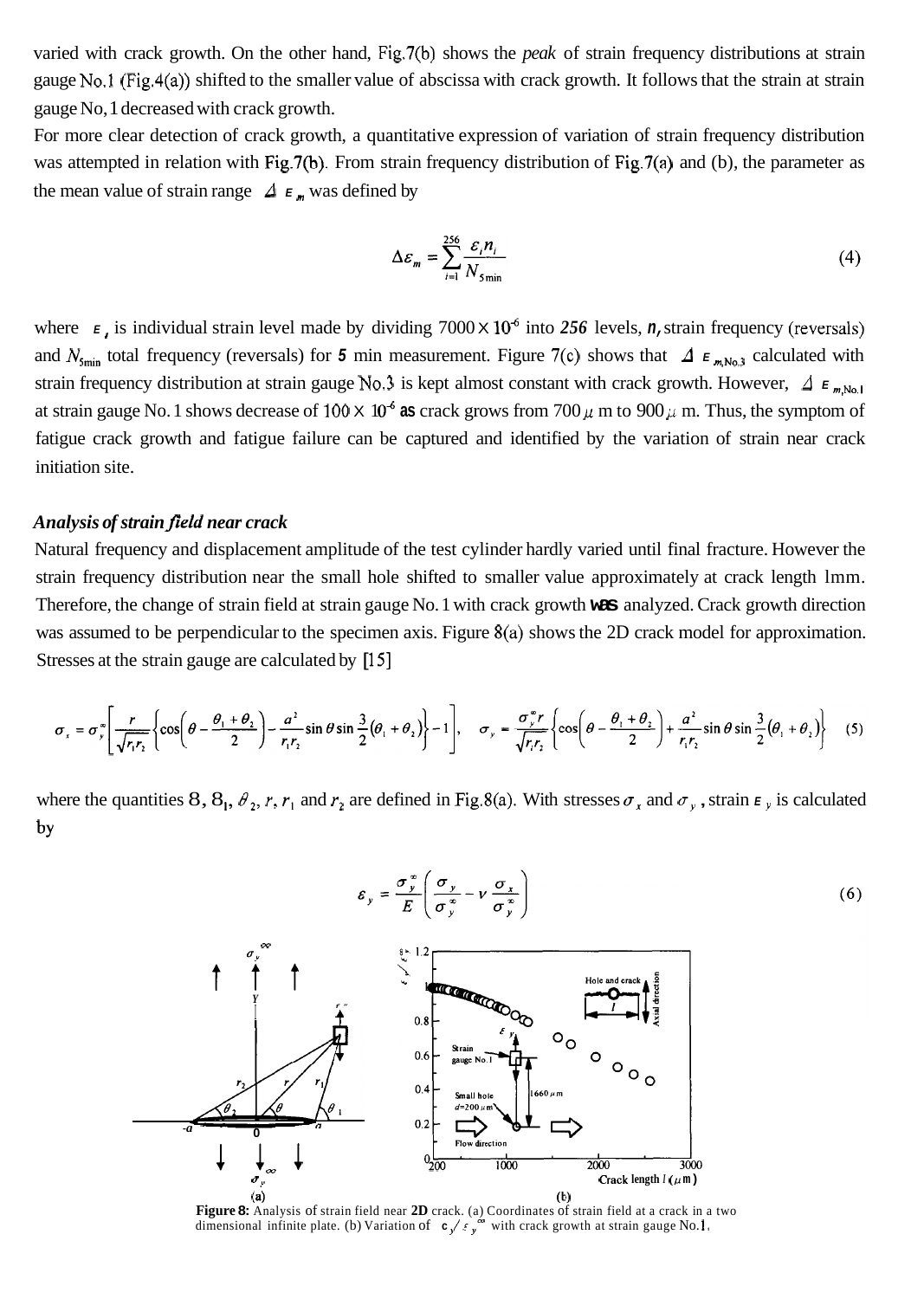,where  $\epsilon_y^{\infty} = \sigma_y^{\infty}/E$ , E Young's modulus and *v* Poisson's ratio, 0.3. Figure 8(b) shows the change of normalized strain  $\epsilon_y$   $\epsilon_y$ <sup>m</sup> with crack growth.  $\epsilon_y$   $\epsilon_y$ <sup>m</sup> monotonically decreases **as** crack grows and the decrease is evident at crack length  $k = 700 \mu$  m. The value of  $\Delta E_{m,N_0,1}$  in experiment also decreases as crack grows as shown in Fig.7(c). Therefore, it can be concluded that shift of strain frequency distribution to smaller value with crack growth is incorporated with relief of axial stress at the position of the strain gauge near the crack.

#### *Fatigue life evaluation based on Miner's rule*

The possibility of fatigue life evaluation by Miner's rule was examined. The total fatigue damage *D* from the start of the test to the k-th measurement block was calculated only with first 30 min measurement data in order to examine the possibility of predicting fatigue life with the data at the start of the test. Thus, the value of *D* is defined by

$$
D = \sum_{j=1}^{k} \sum_{i=1}^{256} \left( \frac{n_{i1}}{N_{f}} \times \frac{30 \text{ min}}{5 \text{ min}} \right)
$$
 (7)

where k is the sequence number of measurement block,  $n<sub>i</sub>$  frequency of individual strain level in 256 divided levels of 7000 × 10" during the first 30 min measurement,  $N_a$  is fatigue life for individual strain level  $\epsilon$ ,.  $N_a$  for the same material containing an artificial small hole with diameter  $200 \mu$  m is formulated by Coffin-Manson type equation by  $[16]$  as

$$
\Delta \varepsilon_p^{-1.7} N_f = 0.538 \quad (0.46\% \text{C steel}, \, d = 200 \, \mu \, \text{m}) \tag{8}
$$

, where  $N_f=2N_f$ . The relationship between  $N_f$  and total strain range  $\Delta$   $\epsilon$ , can be derived by the following three equations  $(9)$ ,  $[16]$ .

$$
\Delta \sigma/2 = 1.23 \times 10^3 \Delta \epsilon_p^{0.26}, \quad \Delta \epsilon_e = \Delta \sigma/E, \quad \Delta \epsilon_i = \Delta \epsilon_e + \Delta \epsilon_p \tag{9}
$$

Figure 9 shows the accumulation of fatigue damage D calculated by the above method with crack length which was experimentally measured. Two specimens tested in this study failed at *D* less than unity. The cause for the value of D may be that flow-induced vibration is extremely random and includes over-stress and under-stress higher and lower than fatigue limit  $[17]$ .



Figure 9: Relationship between crack growth and cumulative fatigue damage. Damage curves are evaluated based on the first 30 min data.